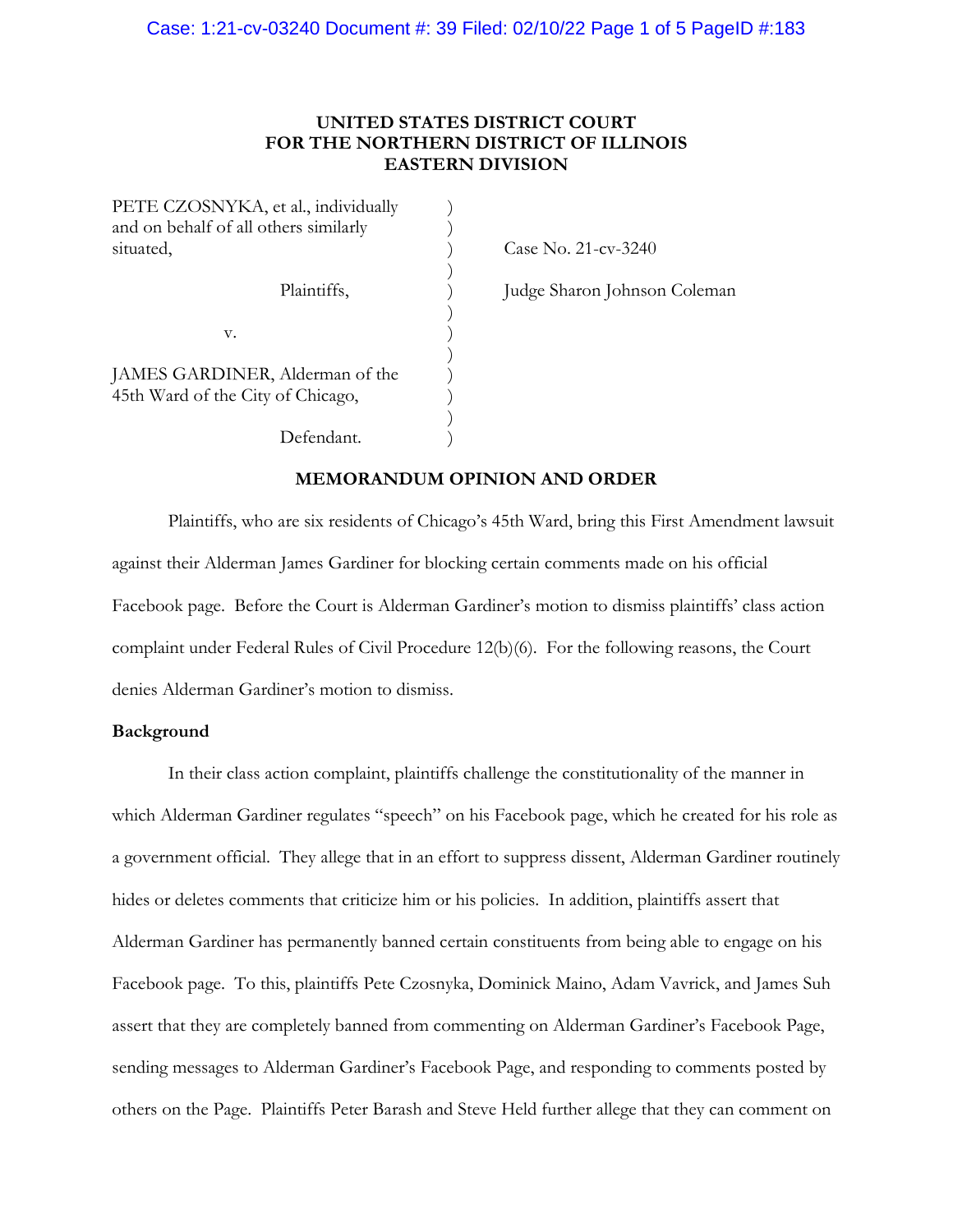## Case: 1:21-cv-03240 Document #: 39 Filed: 02/10/22 Page 2 of 5 PageID #:184

Alderman Gardiner's Facebook Page, but have had their comments hidden or deleted so that they are not visible to others. Plaintiffs contend that Alderman Gardiner actively solicits feedback and engagement by the interactive elements of the Facebook platform.

Furthermore, plaintiffs assert that Alderman Gardiner's Facebook Page constitutes a vehicle by which constituents may petition him. Plaintiffs claim they were blocked after they used the Facebook Page for the purpose of petitioning Alderman Gardiner as it related to his capacity as a government official. As such, plaintiffs contend that a restriction from accessing this avenue to petition is a violation of the First Amendment's Petition Clause.

Plaintiffs seek injunctive relief prohibiting Alderman Gardiner from continuing to engage in content-based regulation of speech and compensatory damages for his violations of their First Amendment rights.

## **Legal Standard**

A motion to dismiss pursuant to Rule 12(b)(6) for failure to state claim tests the sufficiency of the complaint, not its merits. *Skinner v. Switzer*, 562 U.S. 521, 529, 131 S.Ct. 1289, 179 L.E.d.2d 233 (2011). When considering dismissal of a complaint, the Court accepts all well-placed factual allegations as true and draws all reasonable inferences in favor of the plaintiff. *Erickson v. Pardus*, 551 U.S. 89, 94, 127 S.Ct. 2197, 167 L.Ed.2d 1081 (2007) (per curiam). To survive a motion to dismiss, the plaintiff must "state a claim for relief that is plausible on its face." *Bell Atlantic Corp. v. Twombly*, 550 U.S. 544, 570, 127 S.Ct. 1955, 167 L.Ed.2d 929 (2007). A complaint is facially plausible when the plaintiff alleges enough "factual content that allows the court to draw the reasonable inference that the defendant is liable for the misconduct alleged." *Ashcroft v. Iqbal*, 556 U.S. 662, 678, 129 S.Ct. 1937, 173 L.Ed.2d 868 (2009).

#### **Discussion**

In their complaint, plaintiffs allege that Alderman Gardiner's unilateral ban of constituents

2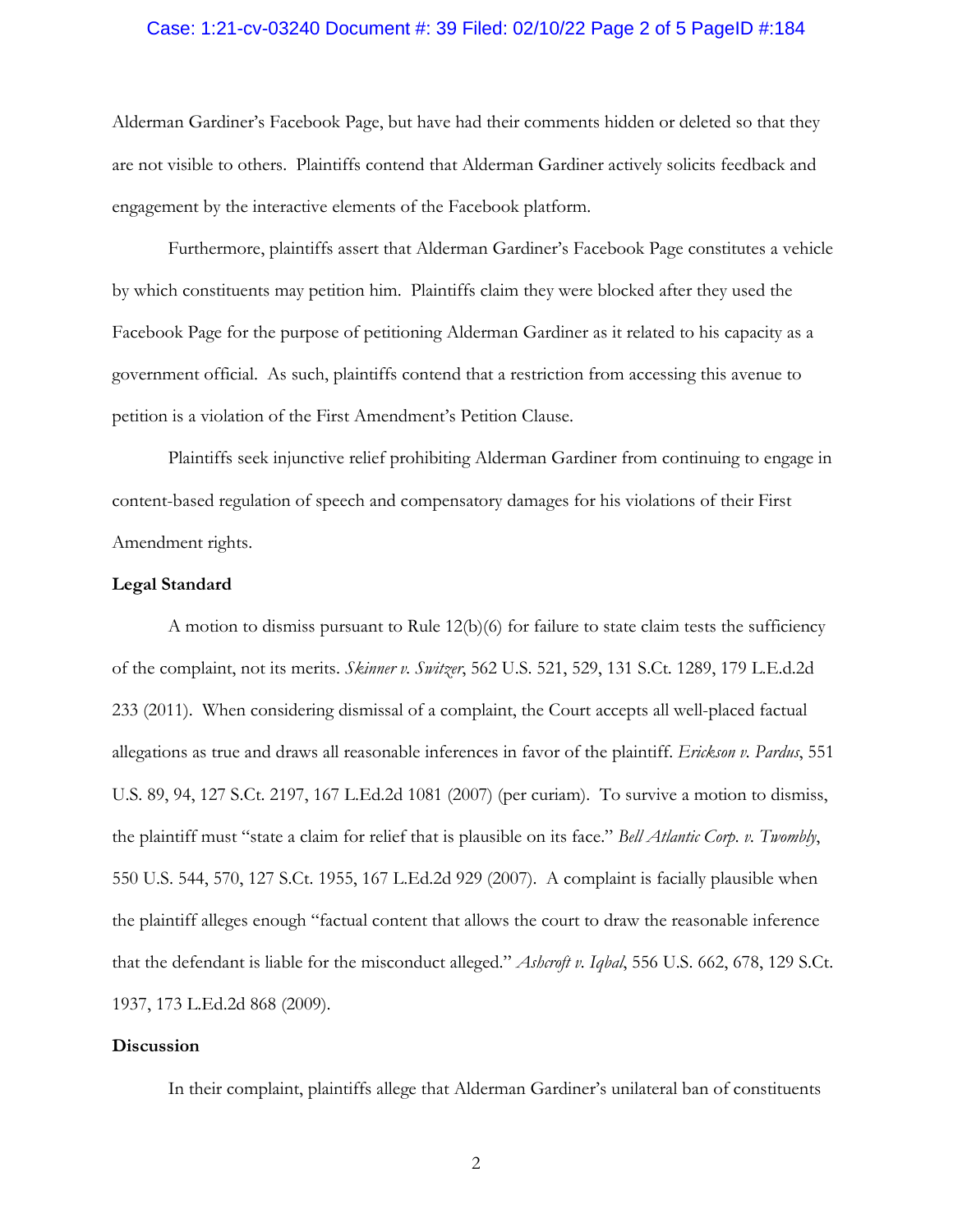## Case: 1:21-cv-03240 Document #: 39 Filed: 02/10/22 Page 3 of 5 PageID #:185

and the content-based regulation of speech on his Facebook Page violate the First Amendment. They explain that his Facebook Page constitutes a public forum and avenue to petition, under the First Amendment of the Constitution of the United States of America. U.S. Const. amend. I.

In his motion, Alderman Gardiner argues that plaintiffs have insufficiently alleged that his Facebook Page is a public forum, especially because Facebook is a private entity. The Seventh Circuit has held that public forums are "locations or channels of communication that the government opens for use by the public for expressive activity." *Surita v. Hyde*, 665 F.3d 860, 869 (7th Cir. 2011). Indeed, federal courts have "extended public speech protection to less traditional, designated public forums." *One Wisconsin Now v. Kremer*, 354 F. Supp. 3d 940, 953 (W.D. Wis. 2019). The Supreme Court discussed similar conceptions of less traditional public forums in *Packingham*, which addressed the issue of a lack of access to public forums in our "cyber age," specifically social media. *See Packingham v. North Carolina*, — U.S. —, 137 S. Ct. 1730, 1736, 198 L. Ed. 2d 273 (2017). The Supreme Court provides guidance in determining whether a designated forum has been intentionally created by the government, including (1) the "policy and practice of the government" and (2) "the nature of the property and its compatibility with expressive activity." *Cornelius v. NAACP Legal Defense & Educ. Fund. Inc.*, 473 U.S. 788, 802, 105 S.Ct. 3439, 87 L.Ed.2d 567 (1985).

Although the Seventh Circuit has yet to address this issue, other Circuit Courts have relied on *Cornelius'* expressive activity factor when examining whether social media platforms can constitute a public forum. For example, the Fourth Circuit has held that expressive activity can be when one "intentionally open[s] the public comment section" and invites commentary, noticeably marked by an interactive component of (say) a Facebook Page, "on [any] issue, request, criticism, complement or just …thoughts." *Davison v. Randall*, 912 F.3d 666, 682 (4th Cir. 2019), as amended (Jan. 9, 2019). Similarly, the Second Circuit has ruled in the context of Twitter (an analogous social media platform), that blocking an account from certain users prevents expressive

3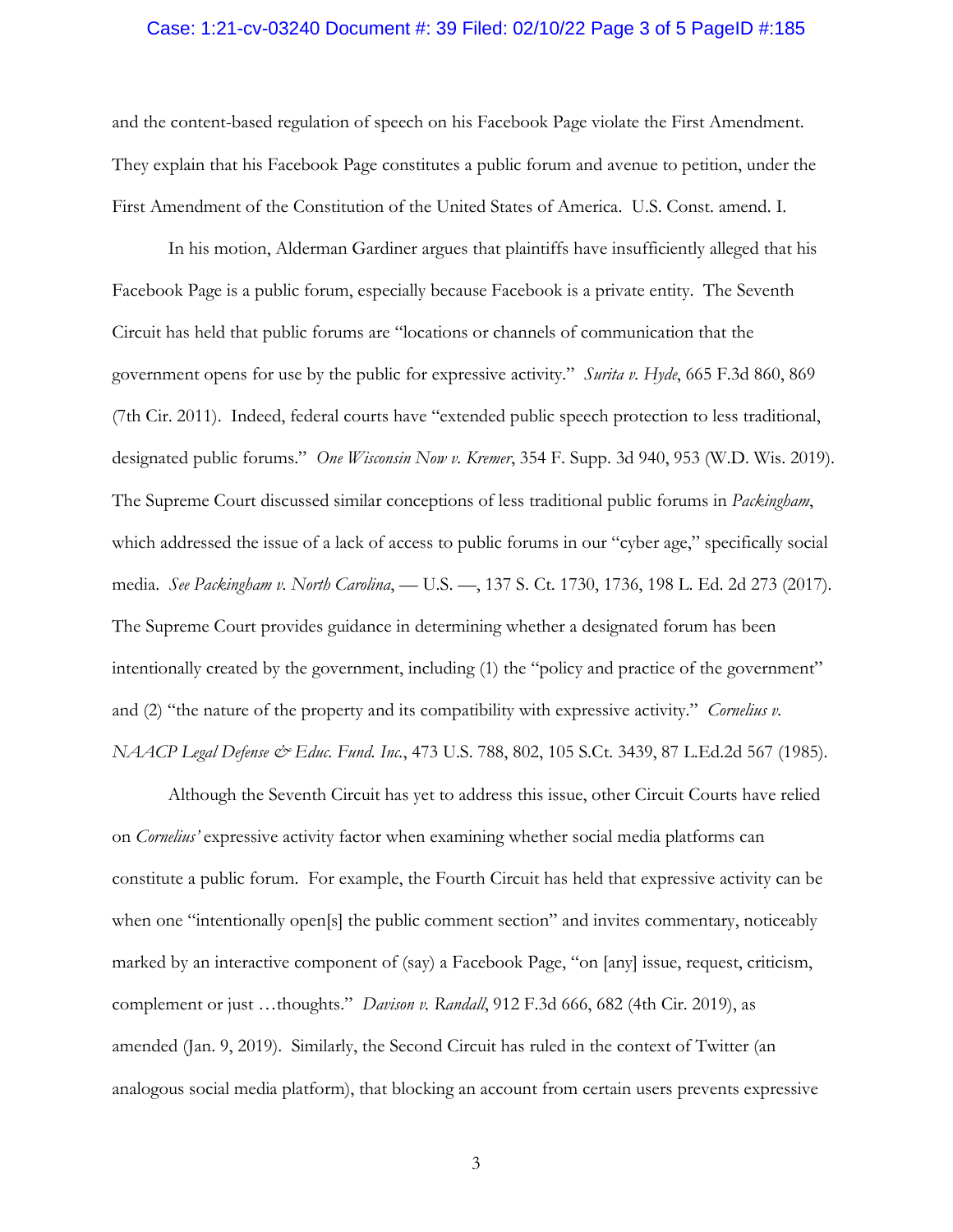## Case: 1:21-cv-03240 Document #: 39 Filed: 02/10/22 Page 4 of 5 PageID #:186

conduct. *See Knight First Amendment Inst. at Columbia Univ. v. Trump*, 928 F.3d 226, 237 (2d Cir. 2019) ("The Account was intentionally opened for public discussion when the President, upon assuming office, repeatedly used the Account as an official vehicle for governance and made its interactive features accessible to the public without limitation.").<sup>[1](#page-3-0)</sup>

Thus, based on *Packingham* and the *Cornelius* factors, federal courts have concluded that when the government or a government official uses a social media account for official business, the interactive portions of the social media platforms are public forums for First Amendment purposes*. See Davison,* 912 F.3d at 682; *Knight First Amendment Inst.*, 928 F.3d at 237; *Felts v. Reed*, 504 F.Supp.3d 978, 985 (E.D. Mo. 2020); *One Wisconsin*, 354 F.Supp. 3d at 953. The Court agrees with this persuasive authority.

Correspondingly, the fact that the government only has temporary control over the Facebook Page and that the government does not *own* the social media platform is not determinative of whether the property is, in fact, sufficiently controlled by the government to make it a forum in relation to the First Amendment. *See Knight First Amendment Inst.*, 928 F.3d at 235. Specifically, control is not determined based on private or public ownership, but instead on the government's exercise of control over the relevant aspects of the social media platform. *Id.*

Here, plaintiffs have plausibly alleged that Alderman Gardiner restricted their access to a public forum in violation of the First Amendment by barring them or deleting their comments from the interactive portions of his Facebook Page that designates Alderman Gardiner as a government official. These facts raise a reasonable inference that plaintiffs are not alone in suffering constitutional injuries resulting from Alderman Gardiner's practices. Moreover, plaintiffs have set

<span id="page-3-0"></span><sup>1</sup> It was only upon President Trump leaving office that *Knight First Amendment Inst. at Columbia Univ. v. Trump* became moot, as the Supreme Court vacated the judgment, remanding the case to be dismissed. *Knight First Amendment Inst. v. Trump*, 928 F.3d 226 (2nd Cir. 2019), vacated and remanded *sub nom Biden v. Knight First Amendment Inst.*, 141 S.Ct. 1220 (2021).